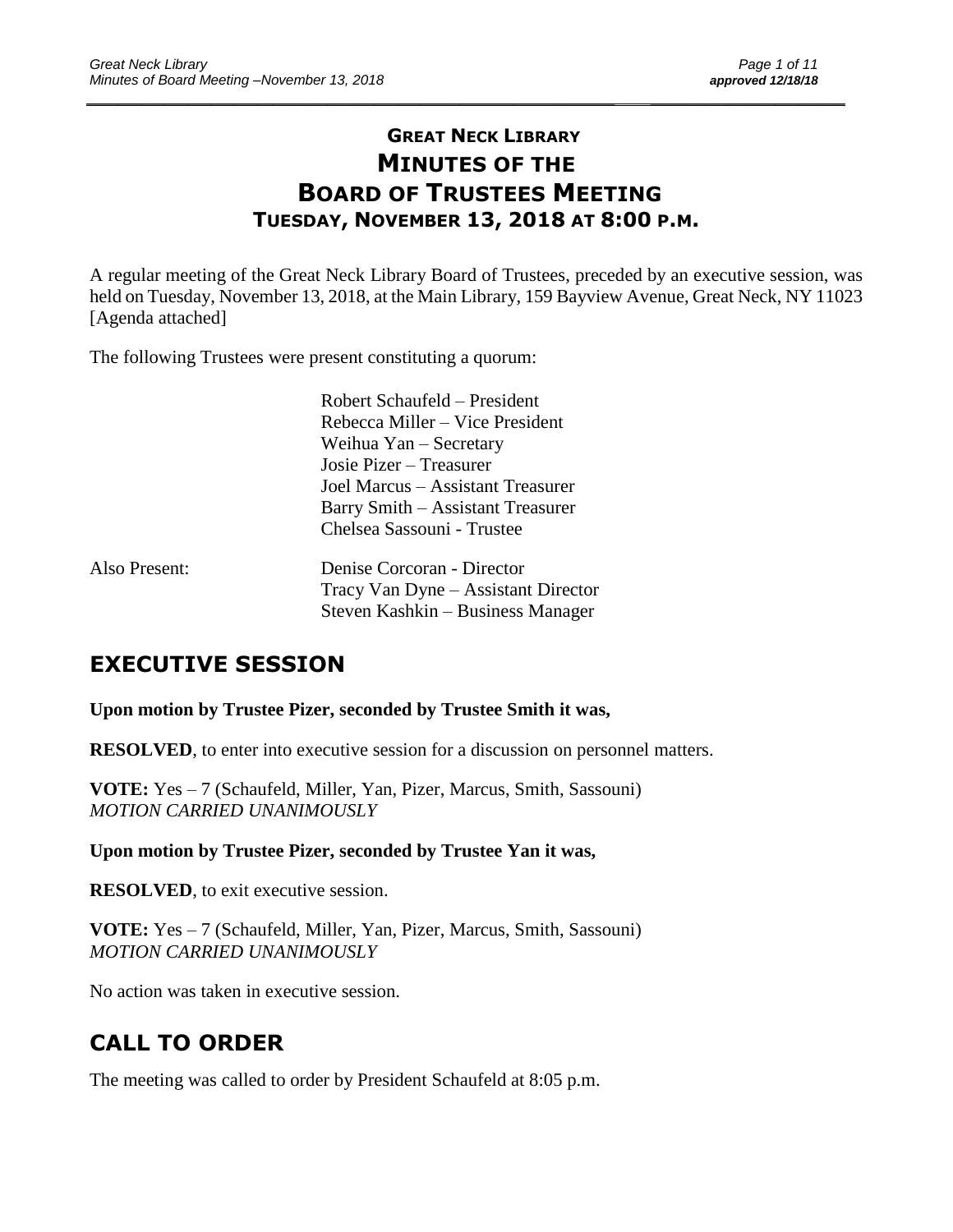## **Secretary's Report on Election Results**

Secretary Weihua Yan Reported the October 29, 2018 election results.

#### **BOARD OF TRUSTEES**

#### **Four-year term ending January 2023 to fill seat currently held by Robert Schaufeld Liman Mimi Hu (Nominating Committee Candidate) 1389 votes**

| <b>Qiping Zhang (Write in Candidate)</b> | 761 votes |
|------------------------------------------|-----------|
| Scott Sontag (Write in Candidate)        | vote      |
| Amy Langert (Write in Candidate)         | vote      |
| Joseph Esrail (Write in Candidate)       | vote      |
| Chelsea Sassouni (Write in Candidate)    | vote      |

#### **Four-year term ending January 2023 to fill seat currently held by Joel Marcus Chelsea Sassouni (Independent Candidate) 1195 votes**

| David Zielenziger (Nominating Committee Candidate) 681 votes |          |
|--------------------------------------------------------------|----------|
| <b>Qiping Zhang (Write in Candidate)</b>                     | 16 votes |
| Dennis Duan (Write in Candidate)                             | 1 vote   |

#### **Two-year term ending January 2021 to fill remaining term of Douglas Hwee Josie Pizer (Nominating Committee Candidate) 1117 votes**

| <b>Qiping Zhang (Write in Candidate)</b> |   | 22 votes |
|------------------------------------------|---|----------|
| Rosemarie Rocco (Write in Candidate)     |   | vote     |
| Gee-Kang Hwee (Write in Candidate)       | 1 | vote     |
| Mehran Hakimian (Write in Candidate)     | 4 | votes    |
| Robert Schaufeld (Write in Candidate)    | 2 | votes    |
| Doug Hwee (Write in Candidate)           | 2 | votes    |
| Michael Fuller (Write in Candidate)      | 1 | vote     |
| Todd Langert (Write in Candidate)        | 1 | vote     |
| Rebecca Gilliar (Write in Candidate)     | 1 | vote     |
| Scott Korman (Write in Candidate)        | 1 | vote     |
| Liman Mimi Hu (Write in Candidate)       |   | vote     |

#### **One-year term ending January 2020 to fill remaining term of Francine Ferrante Krupski**

| <b>Scott Sontag (Nominating Committee Candidate)</b> | 1011 votes                     |
|------------------------------------------------------|--------------------------------|
| Robert Schaufeld (Independent Candidate)             | 559 votes                      |
| <b>Qiping Zhang (Write in Candidate)</b>             | 17 votes                       |
| Morris Hodkin (Write in Candidate)                   | vote                           |
| Nancy Levitin (Write in Candidate)                   | vote                           |
| Mehran Hakimian (Write in Candidate)                 | votes<br>$\mathcal{D}_{\cdot}$ |
| Zoreh Alagheband (Write in Candidate)                | vote                           |

#### **NOMINATING COMMITTEE**

#### **Three-year term ending January 2022 to fill seat currently held by Howard Esterces Francine Ferrante Krupski (Nominating Committee Candidate) 1098 votes**

| <b>Qiping Zhang (Write in Candidate)</b> |              | 11 votes |
|------------------------------------------|--------------|----------|
| Mehran Hakimian (Write in Candidate)     | 9            | votes    |
| Jiqiang Guo (Write in Candidate)         |              | vote     |
| Nick Nabavian (Write in Candidate)       | $\mathbf{L}$ | vote     |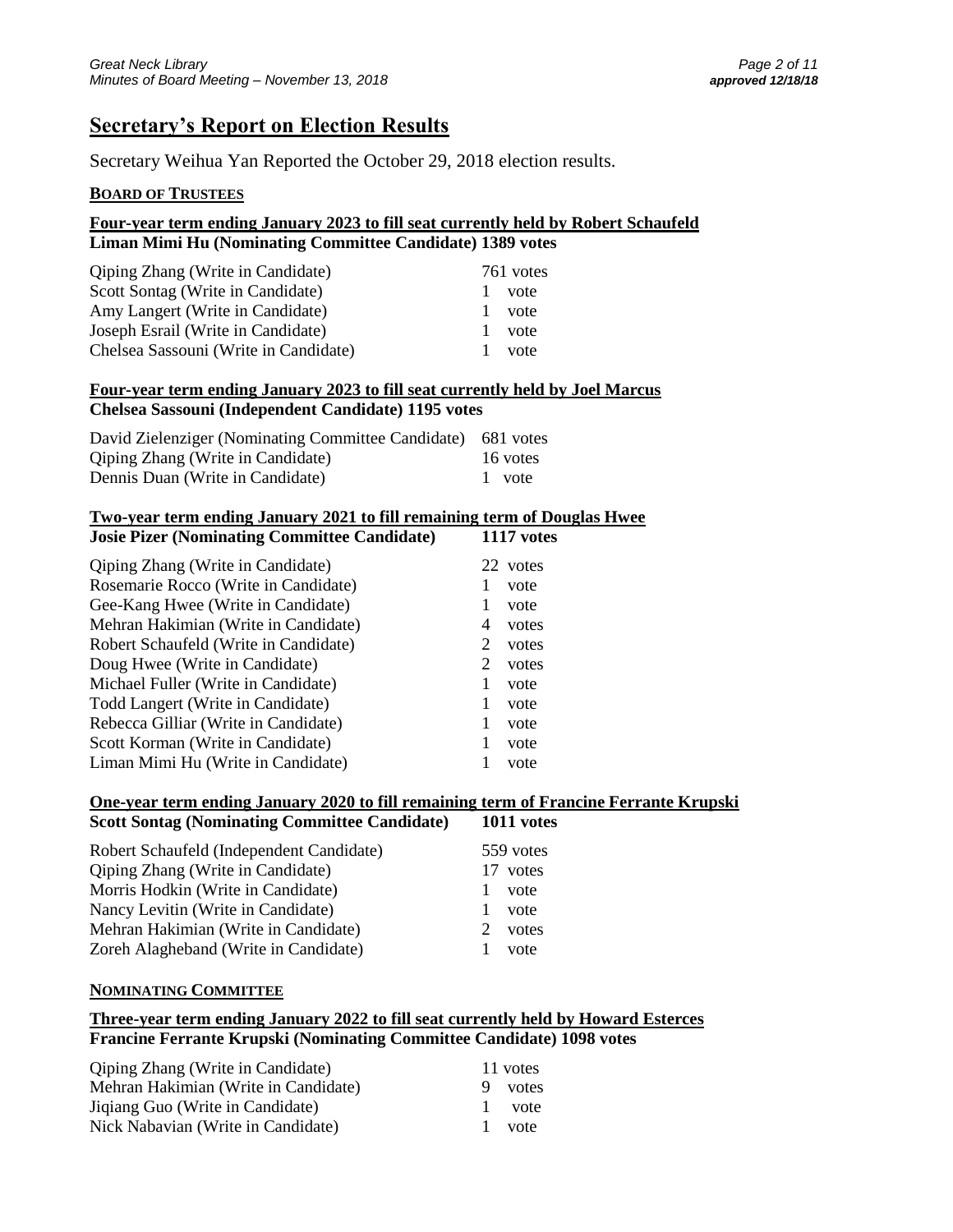#### **Three-year term ending January 2022 to fill seat currently held by Donald Panetta William Gens (Nominating Committee Candidate) 1032 votes**

| Whitain Gens (Nonnmating Committee Candidate) |  | <b>TOPS VOIC</b> |  |
|-----------------------------------------------|--|------------------|--|
| <b>Qiping Zhang (Write in Candidate)</b>      |  | 9 votes          |  |
| Patricia Chen (Write in Candidate)            |  | vote             |  |
| Mehran Hakimian (Write in Candidate)          |  | votes            |  |
|                                               |  |                  |  |

#### **Two-year term ending January 2021 to fill remaining term of Samuel Gottlieb Siu Long (Alex) Au (Nominating Committee Candidate) 1094 votes**

| <b>Qiping Zhang (Write in Candidate)</b><br>Maria Condello (Write in Candidate)<br>Mehran Hakimian (Write in Candidate)<br>Michael Shwarts (Write in Candidate)<br>Chelsea Sassouni (Write in Candidate) | 19<br>8<br>L.<br>Τ. | votes<br>vote<br>votes<br>vote<br>vote |
|----------------------------------------------------------------------------------------------------------------------------------------------------------------------------------------------------------|---------------------|----------------------------------------|
|                                                                                                                                                                                                          |                     |                                        |

*Total Ballots Cast = 2,369*

# **MINUTES**

### **Regular Board Meeting**

### **Upon motion by Trustee Yan, seconded by Trustee Pizer and after discussion, it was,**

**MOVED,** that the Great Neck Library Board of Trustees approve the Minutes of the October 23, 2018 Regular Board meeting as presented.

**VOTE:** Yes – 7 (Schaufeld, Miller, Yan, Pizer, Marcus, Smith, Sassouni) *MOTION CARRIED UNANIMOUSLY*

# **TREASURER'S REPORT**

### **Upon motion by Trustee Pizer, seconded by Trustee Marcus and after discussion, it was,**

**RESOLVED,** that the Great Neck Library Board of Trustees accept the following financial reports which have been reviewed by the Finance Committee**:** 

- a. November 13, 2018, Treasurer's Report;
- b. Warrant dated November 2, 2018 through November 4, 2018 which has been reviewed by the Treasurer, the sums set against their respective names, amounting in the aggregate to \$73,572.92.
- c. Payroll Warrants for pay dates October 11 and October 25, 2018, which have been reviewed by the Treasurer, (in the amounts of \$155,470.45 and \$150,118.43, respectively,) for a total of \$305,588.88.

**VOTE:** Yes – 7 (Schaufeld, Miller, Yan, Pizer, Marcus, Smith, Sassouni) *MOTION CARRIED UNANIMOUSLY*

# **PAYROLL CHANGES**

**Upon motion by Trustee Pizer, seconded by Trustee Yan and after discussion, it was,**

**RESOLVED,** that the Great Neck Library Board of Trustees accept the Payroll Change report of October 1 through October 31, 2018 as presented, which has been reviewed by the Finance Committee.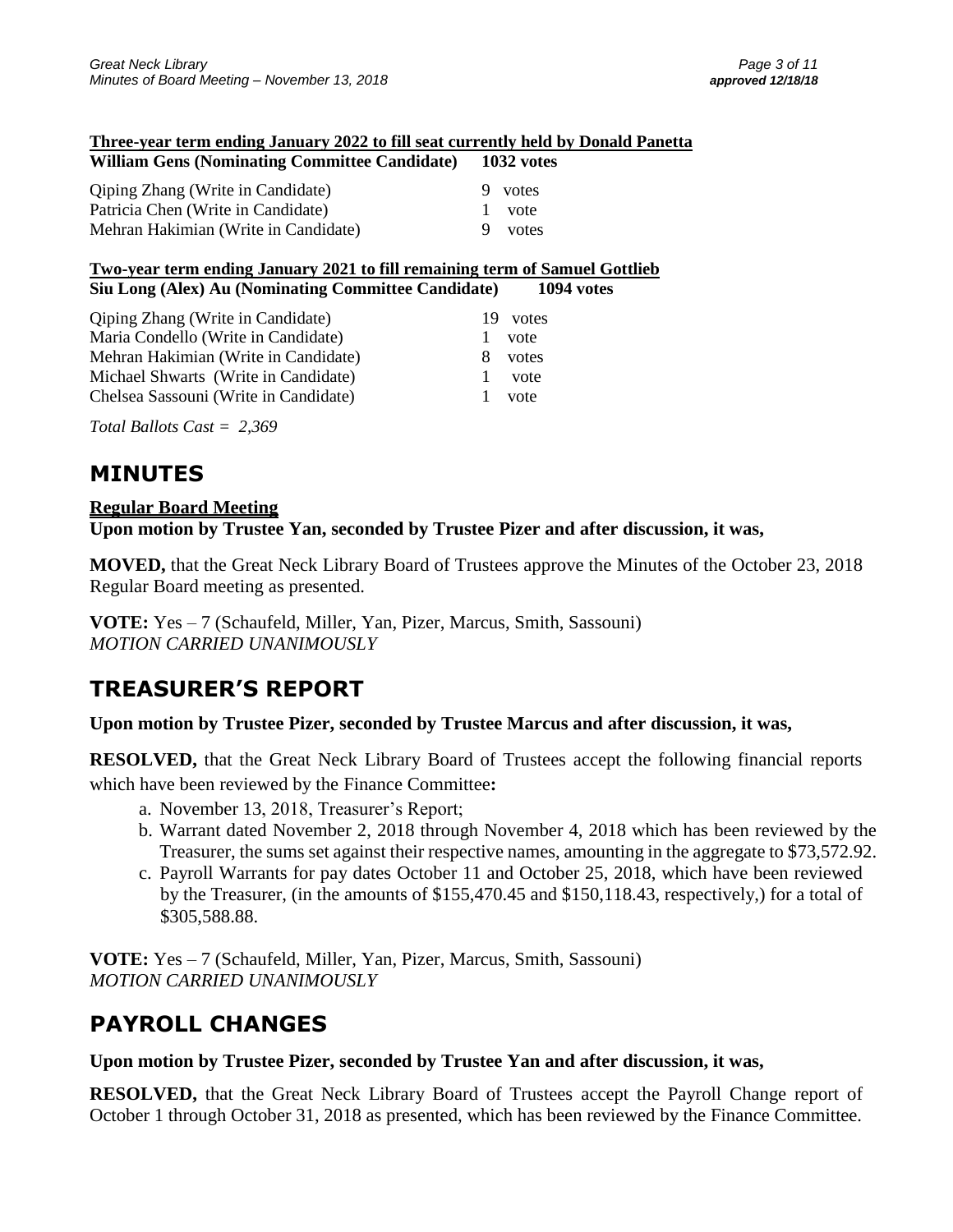**VOTE:** Yes – 7 (Schaufeld, Miller, Yan, Pizer, Marcus, Smith, Sassouni) *MOTION CARRIED UNANIMOUSLY*

# **REPORTS**

### **Branch Committee**

Trustee Schaufeld reported that the committee met on November  $5<sup>th</sup>$ . He said it was a very productive meeting and that resolutions approving the purchase of furniture for Lakeville is on tonight's agenda.

### **Main Building Committee**

Trustee Miller reported that the committee will be meeting in December.

### **Policy and By Laws Committee**

Trustee Marcus reported that the committee met on November 8<sup>th</sup>. He noted that a STEM lab policy is on tonight's agenda for a first read.

### **Fundraising Committee**

Trustee Yan reported that the committee will be meeting on a future date.

### **Long Range Planning Committee**

Trustee Marcus reported that the committee met on November  $8<sup>th</sup>$ . He noted that the first read of the revised Mission Statement is on tonight's agenda. The statement was moved forward by the Policy and By Laws Committee.

### **Technology Committee**

Trustee Yan reported that the committee will be meeting on November 20th.

### **Grants**

Director Corcoran reported that the IMA has been received for the STEM lab grant and that it is moving forward.

### **Director's Report**

Director Denise Corcoran commended staff on their professionalism during the annual election. She announced that the library participated in The Great Give Back, a community service initiative, through the programs *Teen Craft-for-a-Cause* and *Sticks-in-the-Stacks*. Ms. Corcoran shared that the Local History room is now open to patrons on Tuesdays and Wednesdays from 1pm – 3pm, Thursdays from 10am – 1pm and by appointment. She noted that shelving for the Main Library has been received and installed. She is very excited about sharing more of the collection with our patrons. Ms. Corcoran stated that she is working with staff on balancing the collection at all four of our locations and that she is collaborating with the Queens Library on foreign language titles. Ms. Corcoran announced that she met with Rebecca Gilliar and Jason Marra, Superintendent for the Great Neck Park District, to coordinate the return of the library's art books. She reported that the new Emerging Technologies Librarian started and that he is eager to get to work on the STEM lab and many other things.

Text of Denise Corcoran's, Director, written report dated November 2018 is below: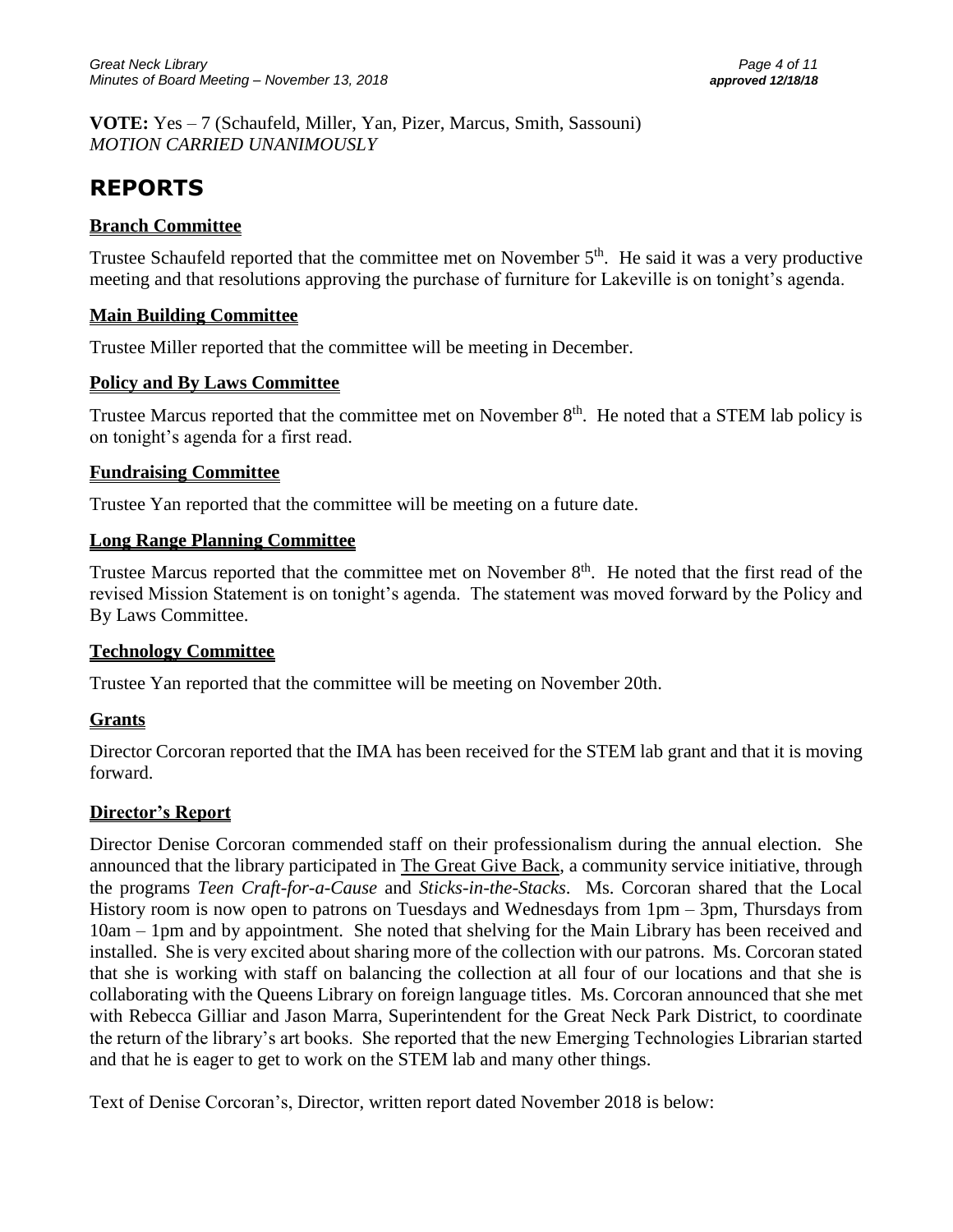#### **ADMINISTRATION & TRAINING**

- The Library's annual election was held on October 29, 2018. Ballots cast totaled 2,369. The Library staff is commended for their professionalism during the election process.
- The Great Neck Library participated in The Great Give Back which is a community service initiative with a mission to provide a day of opportunities for the patrons of Long Island libraries to participate in meaningful, service-oriented experiences. Our service initiatives were *Teen Craft- for- a- Cause* and *Sticks- in- the- Stacks*.
- The Local History Room will be open to patrons on Tuesdays 1pm-3pm, Wednesdays 1pm-3pm, Thursdays 10am-1 pm, and by appointment. In January, we plan to add additional hours including one night each week.
- We have been preparing the space which will house our new STEM Lab. In order to accomplish this task, some staff work areas had to be relocated.
- A new app has been installed on the staff computers of the Children's department which allows staff to set time limits on I-Pad use.
- Print on Demand museum passes from participating museums are now available online to all of our patrons. For museums not participating in the program, traditional passes will still be available at Main and Parkville.
- Effective November 1, 2018 the Library discontinued distribution of plastic bags at Circulation in accordance with our commitment towards sustainability.
- Preparations have been made to accept the return of books from Rebecca Gilliar which have been stored at Great Neck House.
- Additional shelving has been installed at the Main Library.
- We have completed submission of information to our largest book vendors, Baker & Taylor and Ingram, in order for them to provide proposals and pricing for "shelf-ready" book processing.
- Docuware migration is still in progress.
- We continue to interview candidates to fill current vacancies.
- I continue to meet monthly with the Dept. Head's president and the Staff Association president to ensure open lines of communication and good working collaboration.
- I have met and or had phone conversations with our patrons to resolve issues and hear suggestions for better service.

#### Staff Longevity Milestones

I would like to recognize and congratulate our staff for reaching the following longevity milestones:

- $\star$  Mimi Rabizadeh 5 years in November
- $\star$  Barbara Buckley 5 years in November
- $\star$  Jill Lee 5 years in November

#### Staff Trainings and Workshops

| LILRC 23 <sup>rd</sup> Annual Archives Conference | October $12th$ | Christy Orquera                                                                                         | Reference      |
|---------------------------------------------------|----------------|---------------------------------------------------------------------------------------------------------|----------------|
| NLS Managing for Customer Service                 | October $16th$ | Margery Chodosch                                                                                        | Reference      |
| Sierra Training by Nicholas Camastro              | October        | Children's Staff                                                                                        | Children's     |
| Diversity and Discrimination for Employees        | October        | Denise Corcoran<br>Tracy Van Dyne<br>Steven Kashkin<br>Adam Hinz<br><b>Holly Coscetta</b><br>Gina Chase | Administration |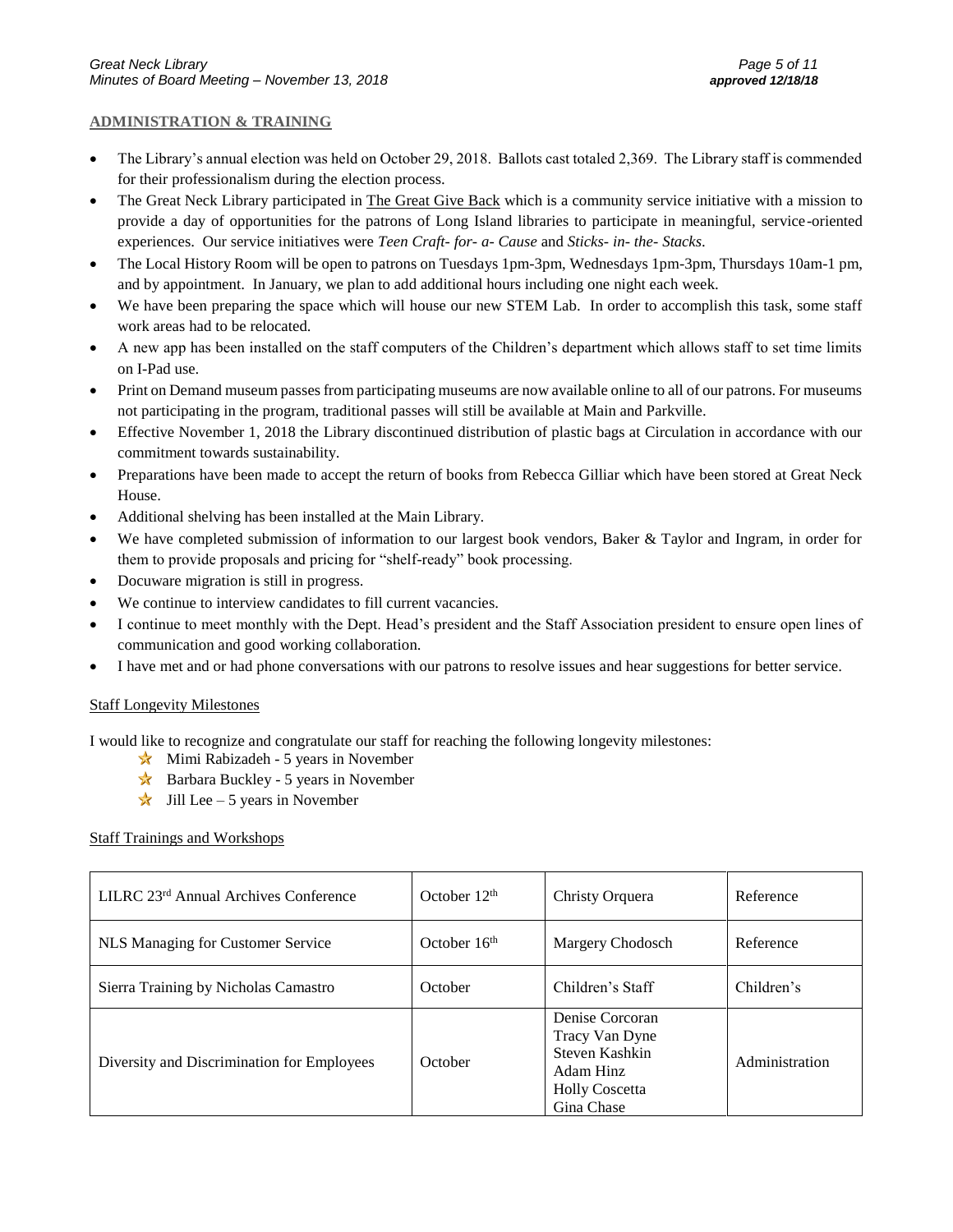| Workplace Bullying and Violence: Training for<br><b>Employees</b> | October        | Denise Corcoran<br>Tracy Van Dyne<br>Steven Kashkin<br>Adam Hinz<br><b>Holly Coscetta</b> | Administration                                                     |
|-------------------------------------------------------------------|----------------|-------------------------------------------------------------------------------------------|--------------------------------------------------------------------|
| Digital Museum Pass Training by Wanda Lei                         | October $24th$ | <b>Branch Staff</b><br>Reference Staff<br><b>Circulation Staff</b>                        | <b>Branch Heads</b><br>Reference Staff<br><b>Circulation Staff</b> |
| Screen Time Management Solutions by Krayon<br>Kiosk               | October        | Children's Staff                                                                          | Children's                                                         |

#### **COMMUNITY & OUTREACH**

On Monday, October  $29<sup>th</sup>$  – Annual Election

#### **MAIN LIBRARY**

- New signage noting right of way has been installed in the parking lot. Right of way arrows have been repainted in response to safety concerns.
- We continue to work to resolve HVAC-punch list items.
- Staff work areas have been re-designated for better work flow.
- I worked with architects and planners to gather information needed for landscaping projects.
- Staff worked to prepare for installation of new shelving. The computer area was consolidated without the loss of any patron use computers.
- A retractable belt barrier has been installed at the bottom of the staircase near the vending machines. A sign will be affixed to alert patrons using Levels during evening programming that the Library area is closed.

#### **BRANCHES**

- Quotes have been received for new furniture for the Lakeville Branch and recommendations made for Board resolution.
- We are continuing our work with MDA designgroup on the Parkville and Station renovations.
- Inspection is scheduled for mid-November to obtain Parkville's Public Assembly permit.

#### **Assistant Director's Report**

Assistant Director Tracy Van Dyne reported that virtual museum passes are now available and that staff has been trained on how to process them. She shared that the Children's Department now has an app that will provide them control over the amount of time patrons are on the I-Pads. This will allow parents to determine how long they want to allow their child to be on the devices. Ms. Van Dyne announced that the first quote for "Shelf Ready" books has been received from Baker and Taylor. She said that she will be reviewing it with Denise Corcoran since it is a very specific and detailed quote. Ms. Van Dyne stated that she has been working with Technical Services and the branches to ensure that each location has what it needs to meet the needs of the community.

Text of Tracy Van Dyne's, Assistant Director, written report dated November 2018 is below:

#### **Main:**

• On November 1st, the library began offering Print on Demand museum passes. The following passes are currently being offered as Print on Demand: American Airpower Museum; Children's Museum of the Arts; Cold Spring Harbor Fire House; Cold Spring Harbor Fish Hatchery; Frick Collection; Garvies Point; Holocaust Memorial; Intrepid Sea, Air & Space; Jewish Museum; Museum of Modern Art; Nassau County Firefighters; Nassau County Museum of Art, NY City Transit Museum (beginning February 2019); Old Bethpage Village; Old Westbury Gardens; Paley Center for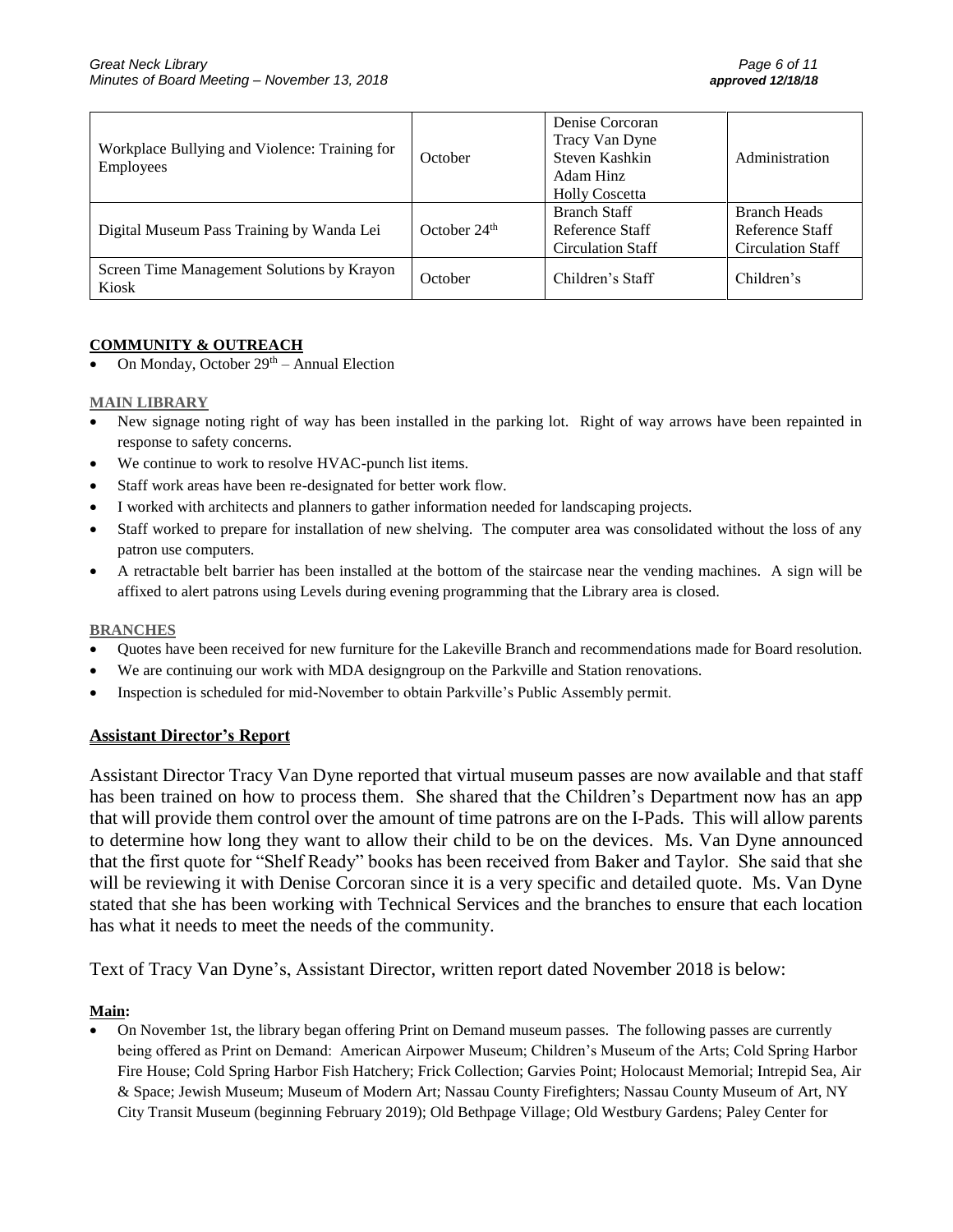Media; Vanderbilt Museum. This system will allow more patrons the opportunity to use our passes instead of having to wait for a Pick Up/Return pass to come back.

- The information for the Print on Demand museum passes has been updated on the website, in Event keeper, and on all bookmarks and brochures. Staff has been trained in all departments and branches in order to assist our patrons. Additional training is always available if needed.
- I have been holding bimonthly meetings with the Maintenance staff to keep up on what is going on in the building and what large programs/events may be coming up that will need coverage.
- The Children's Department now has a new app on their Reference computers that will enable them to control their patron iPads. It works similar to Cassie in that patrons can be logged on and off for certain time frames. This will allow parents to control how long their child is on an iPad. Currently, the Main building is using this but the branches will have it added on Thursday, November 8<sup>th</sup>. Staff is being trained by Rob Mascarelli from Krayon Kiosk on the use of the app.
- On October 26, with the assistance of the Children's staff I introduced a Pumpkin Decorating program to our holiday programming. Fifty costumed little ones attended and a good time was had by all. Thank you again to everyone who assisted in decorating and during the program itself. It couldn't have happened without you!
- New shelving for the library will begin arriving on Friday, November  $8<sup>th</sup>$ . I have been working with Maintenance and Garry Horodyski from IT on preparing all locations before the company comes to begin installation.
- In anticipation of our new STEM Lab, I have been working with Maintenance and Garry Horodyski from IT on moving staff members to their new locations throughout the building. Thank you to everyone for their patience.
- A very large THANK YOU to all of our staff who worked on Election Day. It was a very busy day but everyone was wonderful and professional. They assisted in making the day work more smoothly.
- Welcome to our new hires and congratulations to Margie Chodosch who became our official Head of Reference after being Interim for many years.

#### **Technical Services:**

- I have been holding monthly staff meetings with the Technical Services staff. We discuss any issues, concerns, updates and changes that are being made to assist in the department running more smoothly.
- I submit all orders from each department and upload the order records.
- I am continuing to go through each deletion request. I have requested that many of the items be reordered if they are considered to be in unacceptable shape but are frequently used by the community. Items considered for deletion are those that are beyond repair, have unidentifiable markings or stains or are obsolete in their information.
- We have completed intake forms to begin receiving "Shelf Ready" items two of our largest book vendors, Baker & Taylor and Ingram. We are now waiting to hear back with any specifics and different quotes from these vendors. This will assist the Technical Services staff greatly with the heavy load of items that are now coming in as well as filling our patron's requests in a timely manner.
- Departments have been fulfilling patron requests and ordering items for our foreign language collections. Numerous items are being added to Main as well as the branches who will be receiving some brand-new collections that they have never had before. We are working on making sure that each building has what it needs to fit our communities.

#### **Branches:**

- I continue to hold weekly Branch visits as well as monthly Branch Head meetings. Currently the main topic on everyone's mind is of course the upcoming renovations for Parkville and Station. Topics regarding better publicity, increasing circulation statistics, programming and maintenance are discussed. The branches are always working to better assist their patrons.
- Branch Heads continue to schedule monthly staff meetings with their branch staff as to keep everyone updated.
- We continue to work with MDA Designgroup, our space planner for the Parkville and Station branches. MDA is currently working on updated construction documents to be able to move on to the next phase of our renovations.
- Quotes for new furniture for the Lakeville branch are under discussion. We are looking to replace the tables, chairs, computer chairs, Circulation desk chairs and to add some additional storage seating in the Children's area as well as repaint the walls.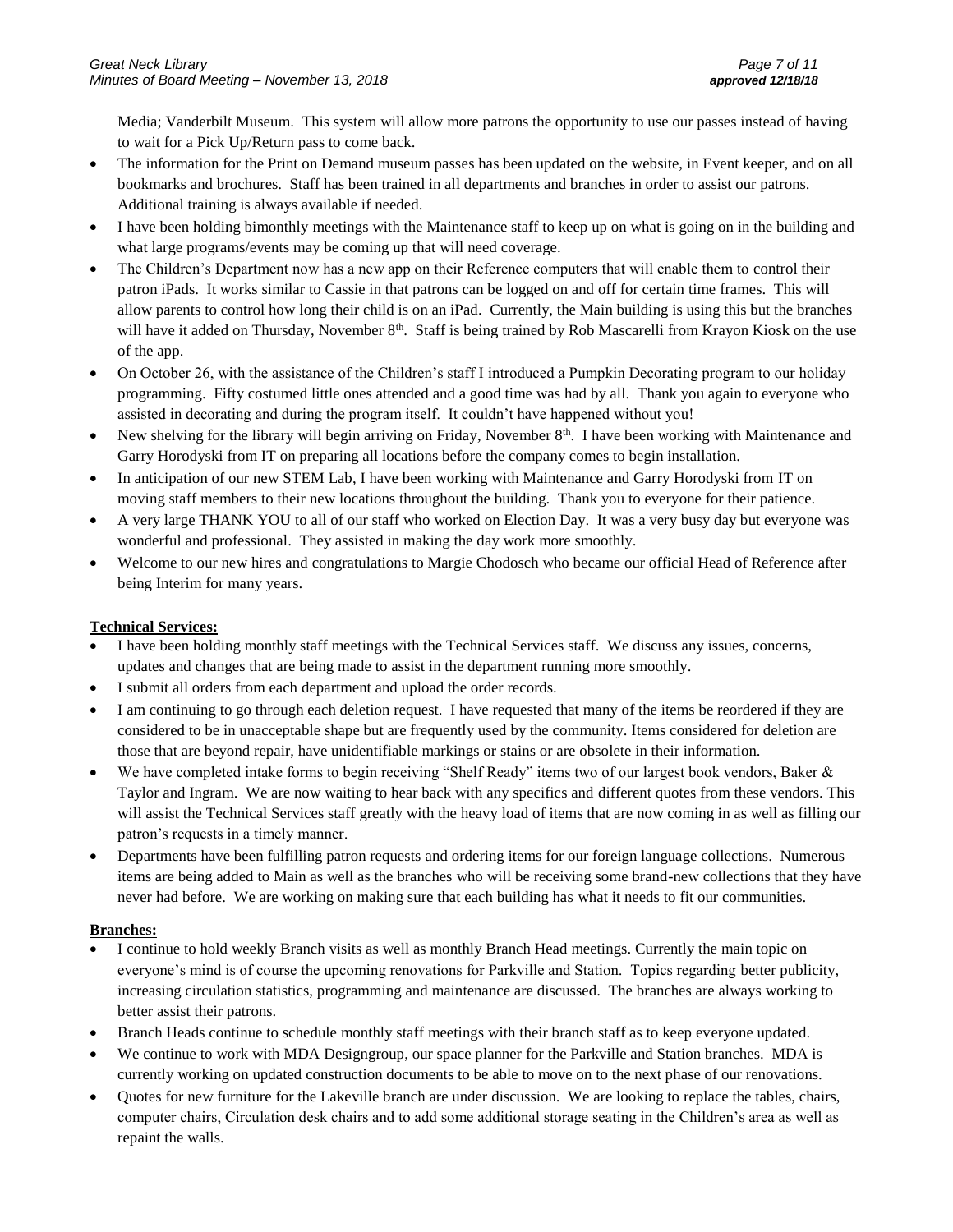# **OLD BUSINESS**

## **(a) Policy Manual Changes**

- a. Revise Section 700-40/Loan Periods & Limitations Second Read
- b. Revise Section 500-60/Access to Records Second Read
- c. Revise Section 200-50/Committees Meetings of the Board Second Read
- d. Revise Section 1500-40/Voting Second Read
- e. Revise Section 800-10/Use of Meeting Rooms Second Read
- f. Revise Section 300-30/Responsibilities of Department Heads Second Read
- g. New Section 900-75/Ad Hoc Advisory Committee to Acquire Materials Second Read
- h. New Section 500-38 Staff Training and Development-Second Read
- *i.* New Section 800-80 3D Print Policy-Second Read *(DC to address w/Legal)*

# **NEW BUSINESS**

# **(a) Presentation of June 2018 Audited Statements by R.S. Abrams & Co., LLP**

## **Upon motion by Trustee Marcus, seconded by Trustee Miller and after discussion, it was,**

RESOLVED, that the Great Neck Library Board of Trustees accept the audited Financial Statements and the Auditor's Report for the fiscal year ended June 30, 2018.

**VOTE:** Yes – 7 (Schaufeld, Miller, Yan, Pizer, Marcus, Smith, Sassouni) *MOTION CARRIED UNANIMOUSLY*

*Board Comment: Trustee Marcus thanked Steven Kashkin for his hard work on completing the audit. Mr. Kashkin extended his gratitude to Jill Lee who works tirelessly to keep the Business Office running and in order.*

# **(b) Approve Library Director Salary**

### **Upon motion by Trustee Miller, seconded by Trustee Sassouni and after discussion, it was,**

RESOLVED, that the Great Neck Library Board of Trustees approve Denise Corcoran's salary as Library Director for the period of February 1, 2019 through January 31, 2020 in the amount of \$157,500.00 and allow the carry-over of any unused vacation time until January 31, 2019.

**VOTE:** Yes – 7 (Schaufeld, Miller, Yan, Marcus, Smith, Sassouni) *MOTION CARRIED UNANIMOUSLY*

# **(c) Award Additional Monies to the Library Director**

## **Upon motion by Trustee Pizer, seconded by Trustee Marcus and after discussion, it was,**

RESOLVED, that the Great Neck Library Board of Trustees award Denise Corcoran \$7500.00 for her tireless efforts, exemplary skills and extraordinary management ability which enabled us to successfully move forward. Monies to be charged to the General Fund.

**VOTE:** Yes – 7 (Schaufeld, Miller, Yan, Pizer, Marcus, Smith, Sassouni) *MOTION CARRIED UNANIMOUSLY*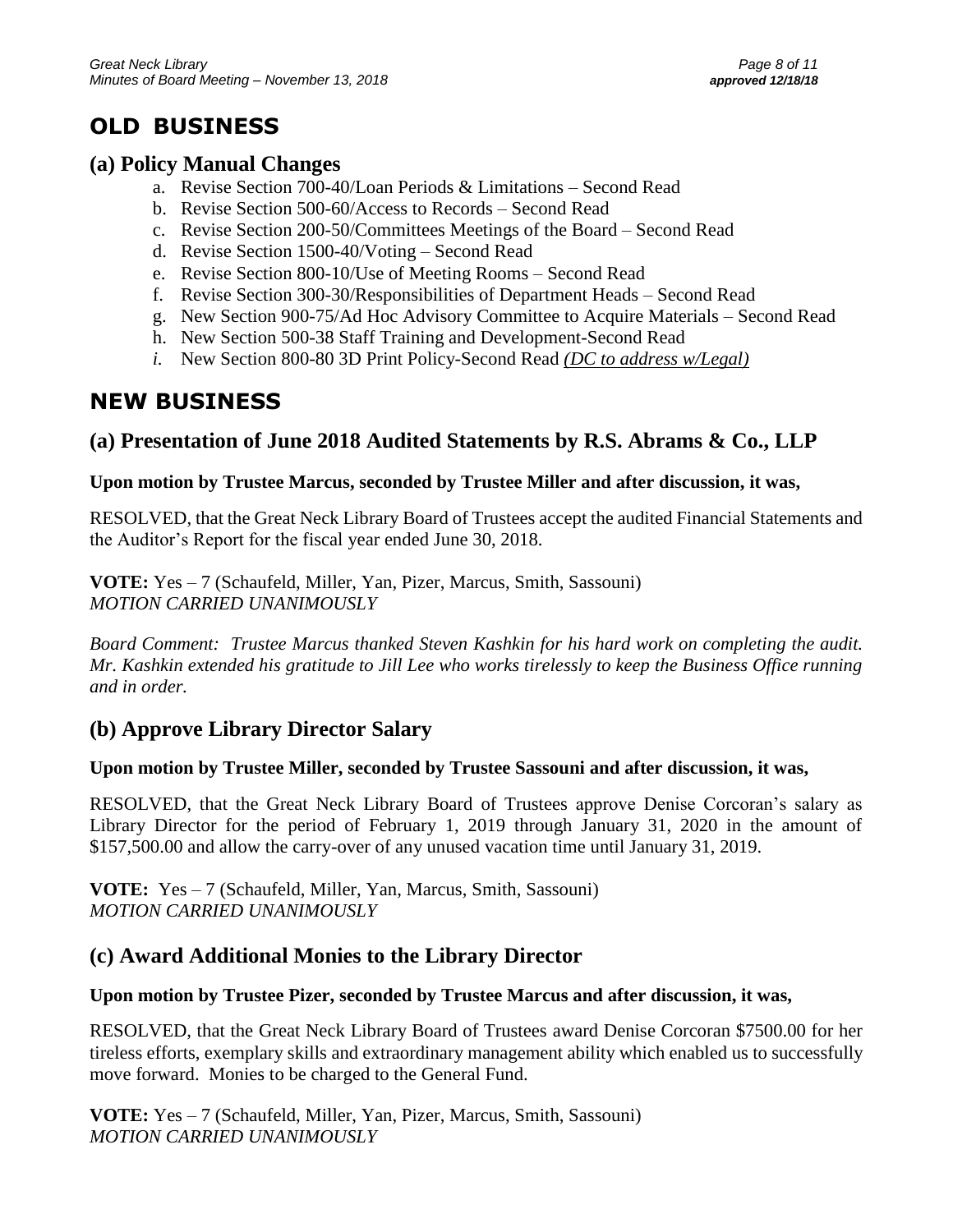## **(d) Proceed with an RFP for the Station and Parkville Branch Renovations**

### **Upon motion by Trustee Smith, seconded by Trustee Sassouni and after discussion, it was,**

RESOLVED, that the Great Neck Library Board of Trustees proceed with a Request for Proposal (RFP) for General Contractors for the Station and Parkville Branch renovations.

**VOTE:** Yes – 7 (Schaufeld, Miller, Yan, Pizer, Marcus, Smith, Sassouni) *MOTION CARRIED UNANIMOUSLY*

## **(e) Approve Purchase of Chairs for the Lakeville Branch**

### **Upon motion by Trustee Sassouni, seconded by Trustee Yan and after discussion, it was,**

RESOLVED, that the Great Neck Library Board of Trustees approve the purchase of Twenty (20) Casper Stacking Chairs without casters and eight (8) Casper Stacking Chairs with casters, in the amount of \$6,744.00 including shipping from Smart Furniture for the Lakeville Branch; such funds to be taken from the Branch & Special Services Fund.

**VOTE:** Yes – 7 (Schaufeld, Miller, Yan, Pizer, Marcus, Smith, Sassouni) *MOTION CARRIED UNANIMOUSLY*

## **(f) Approve Purchase of Furniture for the Lakeville Branch**

### **Upon motion by Trustee Smith, seconded by Trustee Marcus and after discussion, it was,**

RESOLVED, that the Great Neck Library Board of Trustees approve the purchase of Two (2) Jonti Read-a-Round Circles, One (1) Palette Lounge Square Chair, Four (4) Mid Back Mesh Task Chairs, One (1) Kite 750 Series Mobile Rectangular Table and Four (4) Kite 750 Series Mobile Square Tables with shipping , in an amount not to exceed \$6,900.00 for the Lakeville Branch from Demco; such funds to be taken from the Branch & Special Services Fund.

**VOTE:** Yes – 7 (Schaufeld, Miller, Yan, Pizer, Marcus, Smith, Sassouni) *MOTION CARRIED UNANIMOUSLY*

## **(g) Approve the RAVE Application**

### **Upon motion by Trustee Miller, seconded by Trustee Sassouni and after discussion, it was,**

RESOLVED, that the Great Neck Library Board of Trustees approve the use of the RAVE Panic Button Incident Response Application, as offered by the Nassau County Police Department to all Nassau County Public Schools and Libraries, with no cost incurred to the Library

**VOTE:** Yes – 7 (Schaufeld, Miller, Yan, Pizer, Marcus, Smith, Sassouni) *MOTION CARRIED UNANIMOUSLY*

# **(h) Ratify Adoption of NYS Sexual Harassment Policy & Distribute to Staff**

As mandated by the state of New York, The Great Neck Library will adopt the New York State model policy and complaint form for Sexual Harassment, appendix to the Policy Manual, and distribute to staff.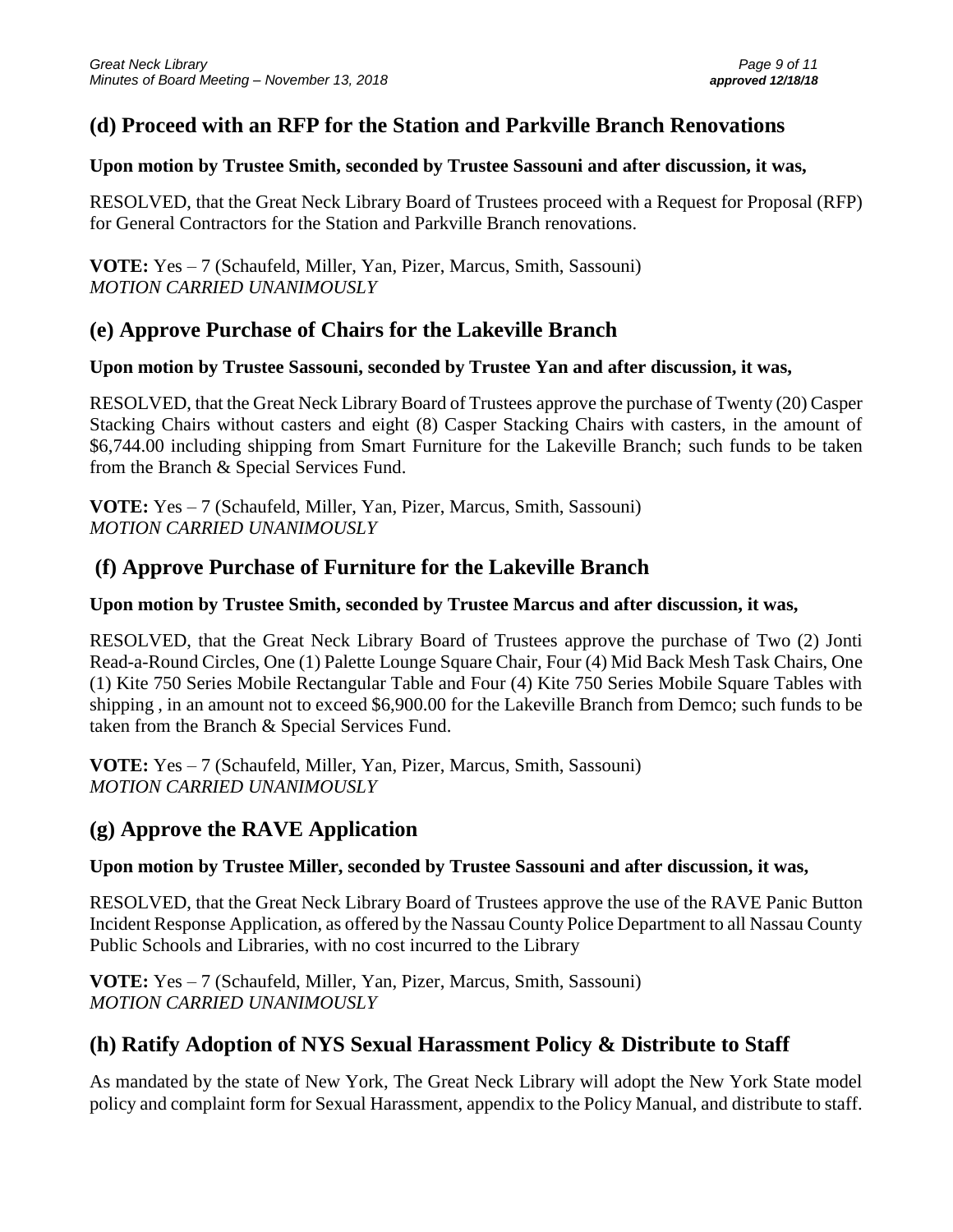# **(i) Renew D& O and Flood Insurance**

### **Upon motion by Trustee Marcus, seconded by Trustee Miller and after discussion, it was,**

RESOLVED, that the Great Neck Library Board of Trustees renew its Directors & Officers & Employment Practices Liability, and Flood policies for the period November 28, 2018 through November 27, 2019 with Philadelphia Insurance Company and American Bankers Insurance Company, for a total of \$9,363.00 to be charged to the Property/Liability Insurance line of the operating budget.

**VOTE:** Yes – 7 (Schaufeld, Miller, Yan, Pizer, Marcus, Smith, Sassouni) *MOTION CARRIED UNANIMOUSLY*

## **(j) Approve Pre-Construction Survey and Asbestos Analysis for the Parkville Branch**

### **Upon motion by Trustee Miller, seconded by Trustee Yan and after discussion, it was,**

RESOLVED, that the Great Neck Library Board of Trustees approve the hiring of J.C. Broderick and Associates, Inc. to perform the following; Pre-construction survey, sampling and analysis of suspect asbestos, Lead and PCB containing materials associated with the GNL Parkville location at a fee not to exceed \$3,475 pending legal review; such funds to be taken from the Branch and Special Services Fund.

**VOTE:** Yes – 7 (Schaufeld, Miller, Yan, Pizer, Marcus, Smith, Sassouni) *MOTION CARRIED UNANIMOUSLY*

## **(k) Authorize Light Inspection Repairs for the Main Library**

**Upon motion by Trustee Yan and seconded by Trustee Miller, and after discussion, it was,**

**RESOLVED,** that the Great Neck Library Board of Trustees approve the hiring of Roland's Electric Inc. to install and repair emergency lights at the GNL Main building at a fee of \$1,325; such funds to be taken from the Main Building and Special Services Fund.

**VOTE:** Yes – 7 (Schaufeld, Miller, Yan, Pizer, Marcus, Smith, Sassouni) *MOTION CARRIED UNANIMOUSLY*

# **(l) Approve Re-Flagging of Wetland Boundary for the Main Library**

### **Upon motion by Trustee Sassouni and seconded by Trustee Miller, and after discussion, it was,**

**RESOLVED,** that the Great Neck Library Board of Trustees approve the hiring of Land Use Ecological Services, Inc. to re-delineate the wetland boundary by reflagging the area at a fee of \$500; such funds to be taken from the Landscaping Fund.

**VOTE:** Yes – 7 (Schaufeld, Miller, Yan, Pizer, Marcus, Smith, Sassouni) *MOTION CARRIED UNANIMOUSLY*

## **(m) Policy Manual Changes**

- a. Revise Section 500-10/Mission Statement First Read
- b. New Section 800-75/STEM Lab Policy